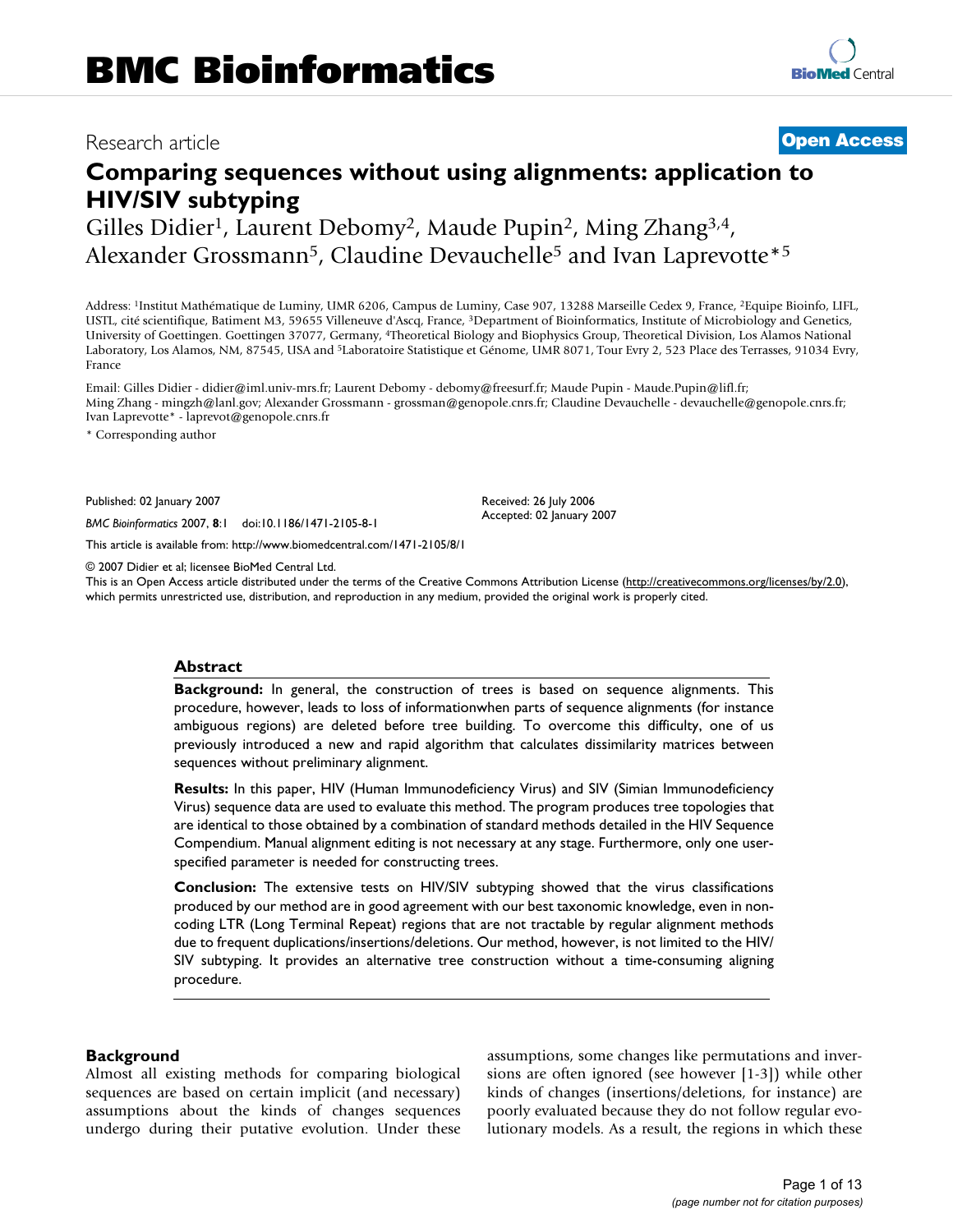changes occur are often treated as ambiguous and are deleted from sequence alignments before further evolutionary analysis. In addition, as no single alignment method copes with tremendous variety of sequence data, expert editing (manual alignment) becomes often necessary. This is particularly important if the sequences have successive duplications/deletions [4,5], and permutations.

To solve these problems, there has been work on methods of comparing sequences without alignments. An intuitive way of comparing sequences without alignments is to compare their compositions, i.e. the frequency of nucleotides or amino acids appearing in the sequences, as two sequences with significantly different compositions cannot be closely related. However, it is also true that two unrelated sequences can have very similar compositions. So the next step is to consider all *N-words* in a set of sequences (an *N-word* consists of *N* consecutive letters in a sequence) to calculate sequence dissimilarities [6]. This can show some evolutionary relationships. The problem is that the only straightforward relationship between two words is that they are either identical or different. This can be compensated by considering «imperfectly matched words». The problem is then a combinatorial explosion: as we all know, there are too many ways of being imperfect.

To track the evolutionary information embedded in ambiguous regions of sequence alignments and to alleviate the burden of manual editing, one of us developed a method that allows comparison by considering «local decoding of order *N*» of sequences (also called «*N*-local decoding method»), and keeping information of each set of overlapping (step 1) *N*-words that cover each site in a sequence [7]. The method is recapitulated in a recent work describing a new algorithm that computes the «local decoding of order *N*» of a sequence (or a set of sequences) with a complexity linear in sequence length, both in time and memory space [8].

The method was found useful for assessing a manually constructed HIV (Human Immunodeficiency Virus) LTR (long terminal repeat) multiple alignment, which is homology blocks based [5]. «Related sites» were found to correspond to homology blocks between compared sequences, leading us to think that the comparison of the sequences «composition» in «locally decoded letters» could yield a new method for calculating dissimilarities between sequences without an alignment and consequently without taking into account the order of homology blocks in each sequence.

The new method has also been tested against 10 reference alignment-based dissimilarity matrices calculated from 10

multiple alignments of DNA or RNA sequences: it gives alignment-free dissimilarities in very good agreement with the reference alignment-based dissimilarity matrices (better than the correlation obtained when the alignmentfree dissimilarity matrix was calculated from the comparison of sequence compositions in words of length *N*) [8].

The aims of this paper are: (A) to give a concise description of this new method (see the section **Methods**) (B) to apply it to a problem of biological interest, namely the classification of HIV/SIV, two of the most variable organisms known so far (see **Results** and **Discussion**).

### **Results**

### *The* **N***-local decoding method on complete genome sequences – tests on HIV/SIV complete sequences*

The *N*-local decoding method was used to calculate dissimilarity matrices for all 70 sequences described in Methods section. Four incomplete genome sequences (HIV-2 subtype C, D, E, F) were also included here because these sequences may have kept strong subtyping signals that are in the complete genome sequences. Figure 1 shows a tree obtained from the dissimilarity matrices calculated by our method. Two types of HIV, representing independent cross-species transmission events [9], are clearly distinguished: HIV-1 is closer to SIV-CPZ, and HIV-2 is closer to SIV-SMM. Nine subtypes of HIV-1 group M cluster distinctly, with sub-subtypes significantly more closely related to each other (A1 and A2, F1 and F2, B and D – though B and D are regarded as subtypes instead of subsubtypes for historical reasons [10]). Subtype K is more distant from sub-subtypes F1 and F2 than these are from each other, but closer to F1 and F2 that to other subtypes, i.e., in the range of subtype B and D distances [11]. HIV-1 groups N and O are in the expected distances from the M group. The N group intercalates between HIV-1 group M and SIV-CPZ (CPZ-CAM3, -CAM5, -GAB and -US), consistent with a suggestion that group N is a recombinant between a SIV-CPZ strain and a virus related to the ancestor of group M [12]. The group O is intercalated between these CPZ (CPZ-CAM3, -CAM5, -GAB and -US) and CPZ-ANT that is the borderline in the HIV-1/SIV-CPZ lineages [13]. HIV-2 subtypes also form clear clusters, respectively, including subtypes C, D, E, and F that are about half of *gag* region.

Consequently, the topology of the tree shown in Figure 1 agrees very well with existing knowledge [9-11,14,15] and recognizes significant HIV/SIV evolutionary events.

The computational program used to calculate the dissimilarity matrices from which the trees can be constructed has been tested for a wide range of values of *N*, which is the only user-specified parameter of the local decoding method. When *N* ranges from 13 to 35, there is no signif-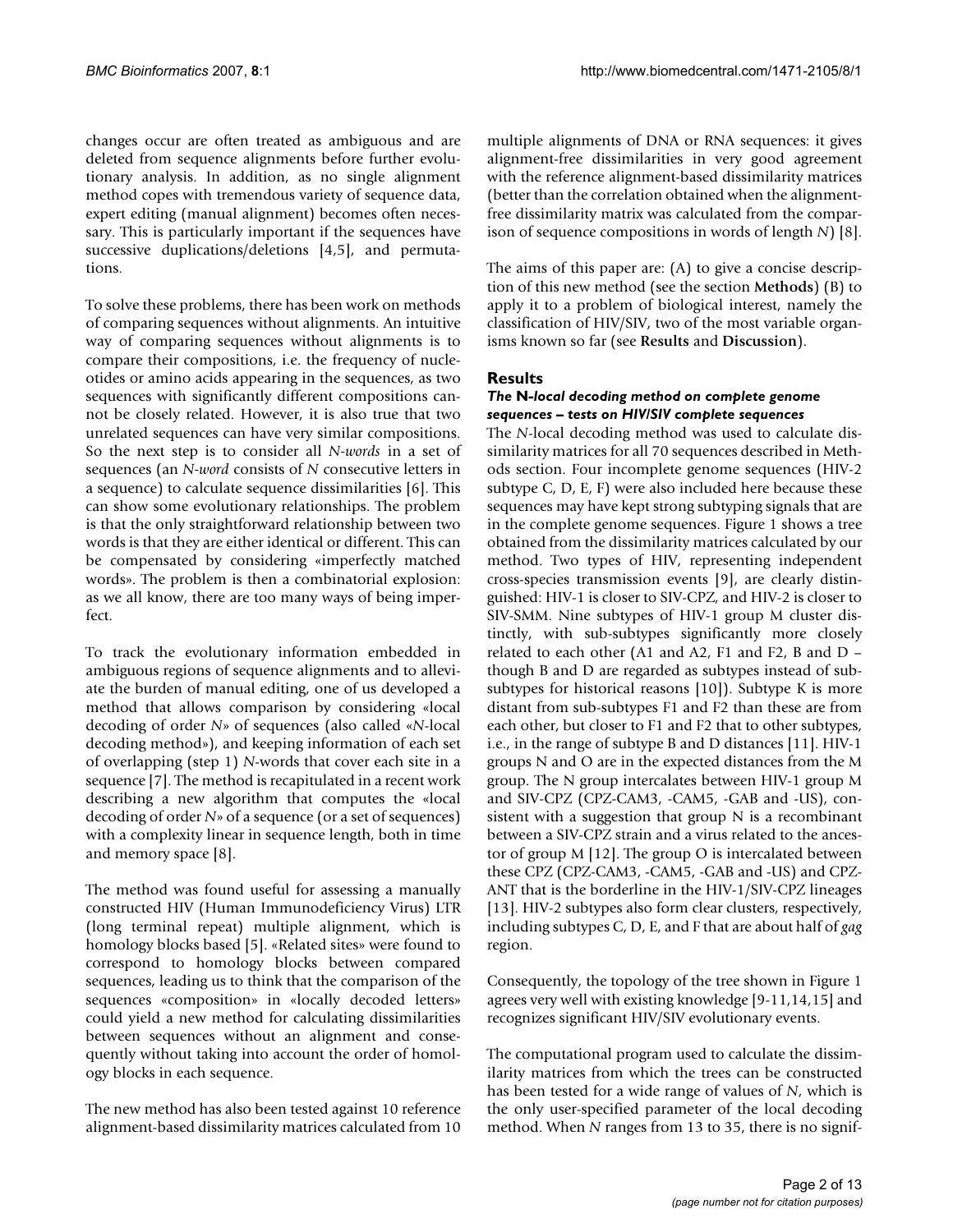

### **Figure 1** coding method for The neighbor-joining tree obtained from 70 HIV/SIV nucleot *N* = 15) ide sequences (distance matrix calculated by using the *N*-localde-

**The neighbor-joining tree obtained from 70 HIV/SIV nucleotide sequences (distance matrix calculated by using the** *N***-localdecoding method for** *N* **= 15)**. The sequences names are written as follows: their GenBank accession numbers, followed by their nomenclature names [9–11, 14, 15]. These sequences can be retrieved from the Los Alamos HIV sequence database [24]. Bootstrap values ( $\geq$  90%) are indicated.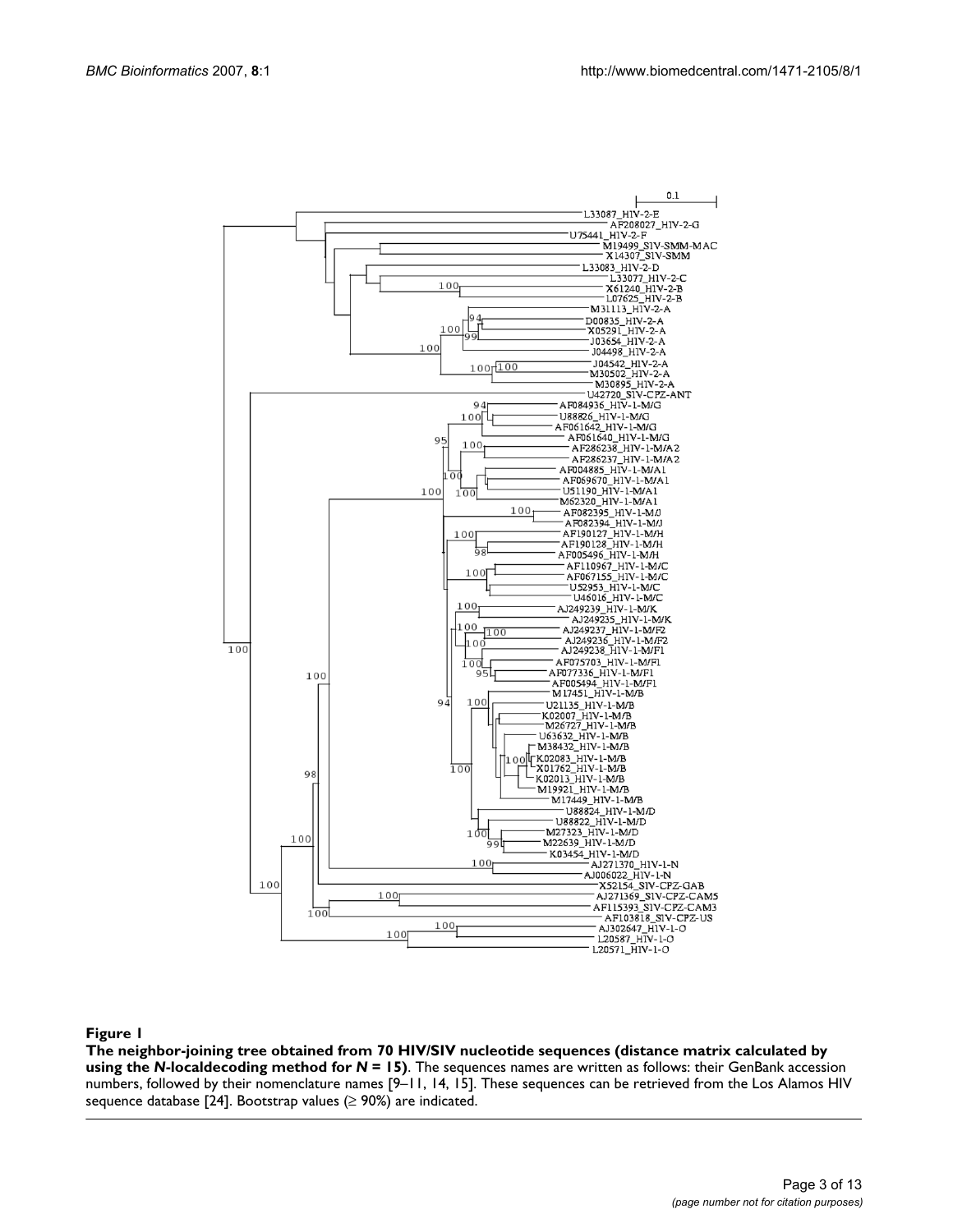icant change in the tree. Furthermore, the topology of the tree obtained by *N*-local decoding (*N* = 13–29) of 46 HIV/ SIV complete nucleotide sequences, is identical with the complete genome tree available from HIV/SIV sequence compendium 2000 (compare Figure "Comp2000\_13\_tree" corresponding to the file "Comp\_2000" at [16] with the published tree at [17].

### *The* **N***-local decoding method on short sequences – tests on HIV/SIV* **gag***,* **pol***,* **env** *and* **nef** *sequences*

HIV/SIV exhibit great variety in different parts of their genomes, with *env* representing the most variable region. All 70 sequences described in the Methods section were used to test different sequence regions. For *gag*, 66 HIV/ SIV sequences (only the *gag* region is used) and 4 HIV-2 sequences that cover partial *gag* (sequence length 771– 781 nt, in contrast to 1473–1569 nt of the complete *gag* sequences) were tested. For other genome regions, *pol* (2993–3360 nt),*env* (2499–2658 nt) and *nef* (292–783 nt), only 66 sequences were selected because of unavailability of sequences in these regions from HIV-2 subtype C, D, E, F. The trees of these four regions, based on the *N*local decoding calculated sequence distance matrices (see figures «gag18\_tree», «pol22\_tree», «env15\_tree, and «nef13\_tree» at [16]), also agree well with the established HIV/SIV phylogenetic trees in these regions [9-11,14,15] with the exception of *nef*. A few discrepancies exist in *nef*: in our method, HIV-1 group M sub-subtypes F1 and F2 mix together. Subtype K, depending on the chosen value of *N*, either is still close to F1/F2 as expected, or is isolated or loosely related to subtype J. SIV-CPZ-ANT is intermediary between HIV-1-M-N/SIV-CPZ-HIV-1-O and HIV-2/ SIV-SMM. These discrepancies may simply reflect uneven sequence complexity in different genome regions, or just reflect the differences in treating ambiguous alignment regions: the *N*-local decoding method keeps all these regions while the traditional alignment-based methods have to delete those alignment regions in order to produce an unbiased tree.

The best orders *N* tested in these regions are: *gag*, *N* = 11 to 23; *pol*, *N* = 11 to 30; *env*, *N* = 12 to 24; and *nef*, *N* = 11 to 20.

### *The* **N***-local decoding method on sequences that traditional alignment-based methods cannot deal with – tests on non-coding LTR sequences*

Forty-three of the 70 sequences (retrieved from the HIV sequence database as described in Methods section) cover the non-coding part of LTR (complete non-coding LTR region or at least the 5' portion of this segment including the polyadenylation signal AATAAA). The length of this part ranges from 211 to 328 nt in the HIV-1/SIV-CPZ subset, and 433 to 508 nt in the HIV-2/SIV-SMM subset. These short non-coding LTR segments contain many

duplications/insertions/deletions that make them difficult for traditional alignment-based phylogenic studies [5].

There is no suitable reference tree available for this noncoding LTR region. Thus we built trees based on CLUS-TAL-W [18] and DIALIGN-2 [19] alignments and compared them with the *N*-local-decoding-method-based tree. In our method (Figure 2), two types of HIV are very well characterized in terms of defining their relations to their SIV origin (HIV-2/SIV-SMM and HIV-1/SIV-CPZ). The sequence relations among different subtypes of HIV-1, HIV-2, and SIV are clearly defined except for A1 and A2 that are not distinguishable from each other. CLUSTAL-W-based tree (Fig. 3), however, incorrectly clusters HIV-1/ SIV-CPZ, and HIV-1 M, N, O groups. In contrast, the tree based on DIALIGN-2 (Fig. 4), a multiple alignment program based on homology blocks, features better HIV clades than CLUSTAL-W-based tree. Subtypes in HIV-1 and HIV-2 are well separated from each other. But this DIALIGN-based tree is far less satisfactory than the Nlocal-decoding-method-based tree (Fig. 2). For instance, sub-subtypes in HIV-1 group M mix together; HIV-1 group N is located inside HIV-1 group M and it is loosely related to SIV-CPZ; subtype A and G of HIV-1 group M are not closely related to each other as expected. In other words, neither CLUSTAL-W- nor DIALIGN-based tree represent better HIV/SIV sequence relations and distances than the tree obtained by our method.

In our method, bootstrap values strongly support the clustering of HIV-2 (and their subtypes), SIV-SMM, HIV-1-M, HIV-1-N, SIV-CPZ, and HIV-1-O. However, in contrast to Figure 1, the values are low within HIV-1-M. This is not surprising since these sequences are short and very similar to each other. The parameter N tested here ranges from 10 to 21 in order to generate the most appropriate neighborjoining trees for those 43 sequences. For various subtypes, however, this N sometimes falls into different ranges. For example,  $N = 9-14$ , 27-43 and even further make HIV-1 subtype C cluster clearly defined;  $N = 10-60$  and beyond are needed for HIV-1 subtype G cluster;  $N = 8-60$  and above are necessary to cluster two J sequences of HIV-1 group M. Finally,  $N = 9-17$  are needed to clearly cluster HIV-1-M/B and D subtype, and  $N = 19-25$  are necessary to distinguish HIV-1 subtype B and D.

In short, our HIV/SIV subtyping results confirmed the good performance of the *N*-local-decoding method, regardless the complexity of genome regions. The *N* values listed above not only are useful in making an *N*parameter reference for future *N*-local-decoding method applications, but also imply different evolutionary pressures in various HIV/SIV clades.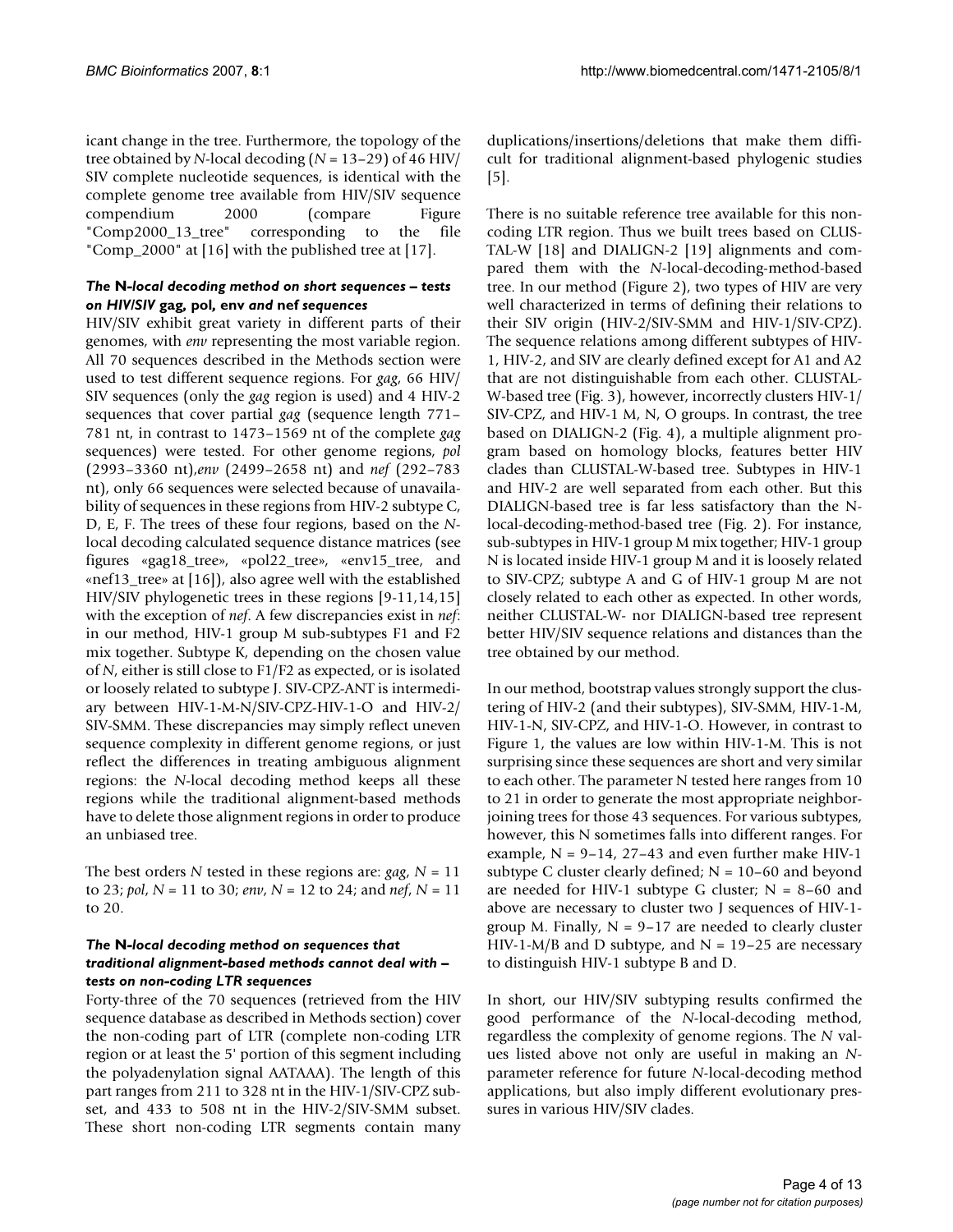

### The neighbor-joining tree obtained from 43 for **Figure 2** *N* = 11) HIV/SIV non-coding parts of LTR nucleotide sequences (distance matrix calculated

**The neighbor-joining tree obtained from 43 HIV/SIV non-coding parts of LTR nucleotide sequences (distance matrix calculated for** *N* **= 11)**. M15390 corresponds to the HIV-2-A ROD isolate just as X05291 for Figure 1. Sequence names follow the same rule as in Figure 1. Bootstrap values  $(≥ 50%)$  are indicated.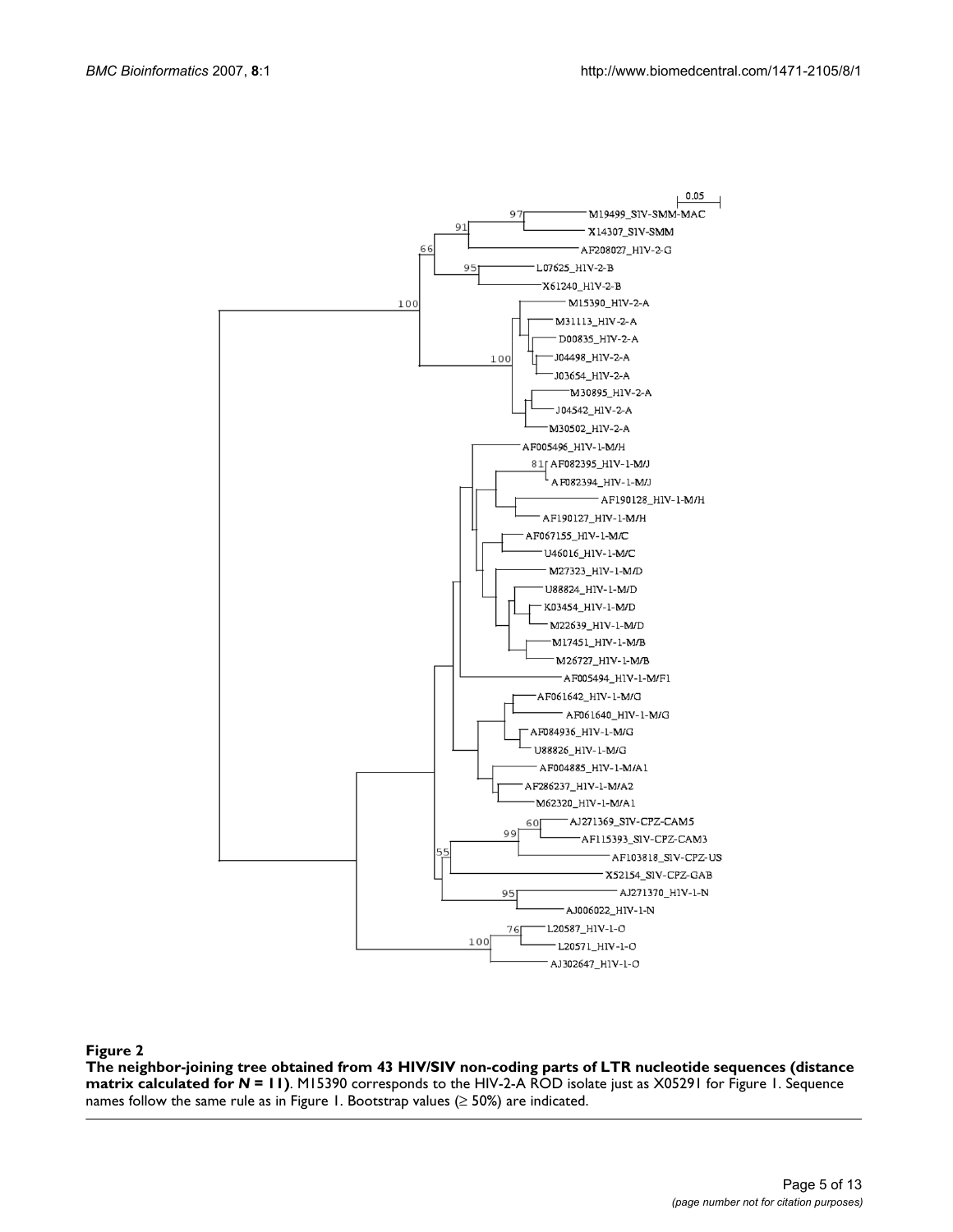

**The neighbor-joining tree calculated from the multiple alignment of the same 43 sequences as in figure 2, produced by the CLUSTAL-W program**. Sequence names follow the same rule as in Figure 1.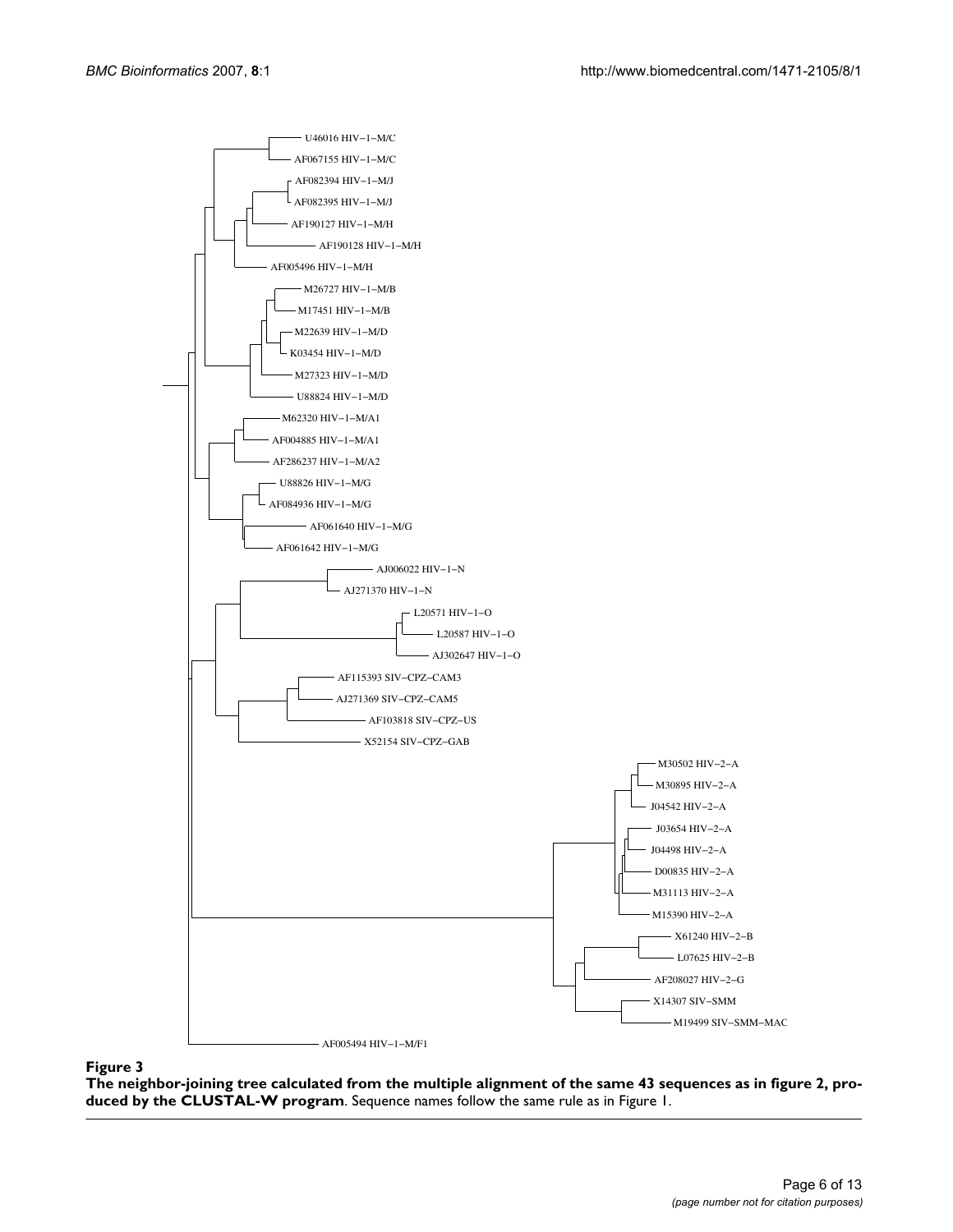

**The neighbor-joining tree calculated from the multiple alignment of the same 43 sequences as in Figure 2, produced by the DIALIGN-2 program**. Sequence names follow the same rule as in Figure 1.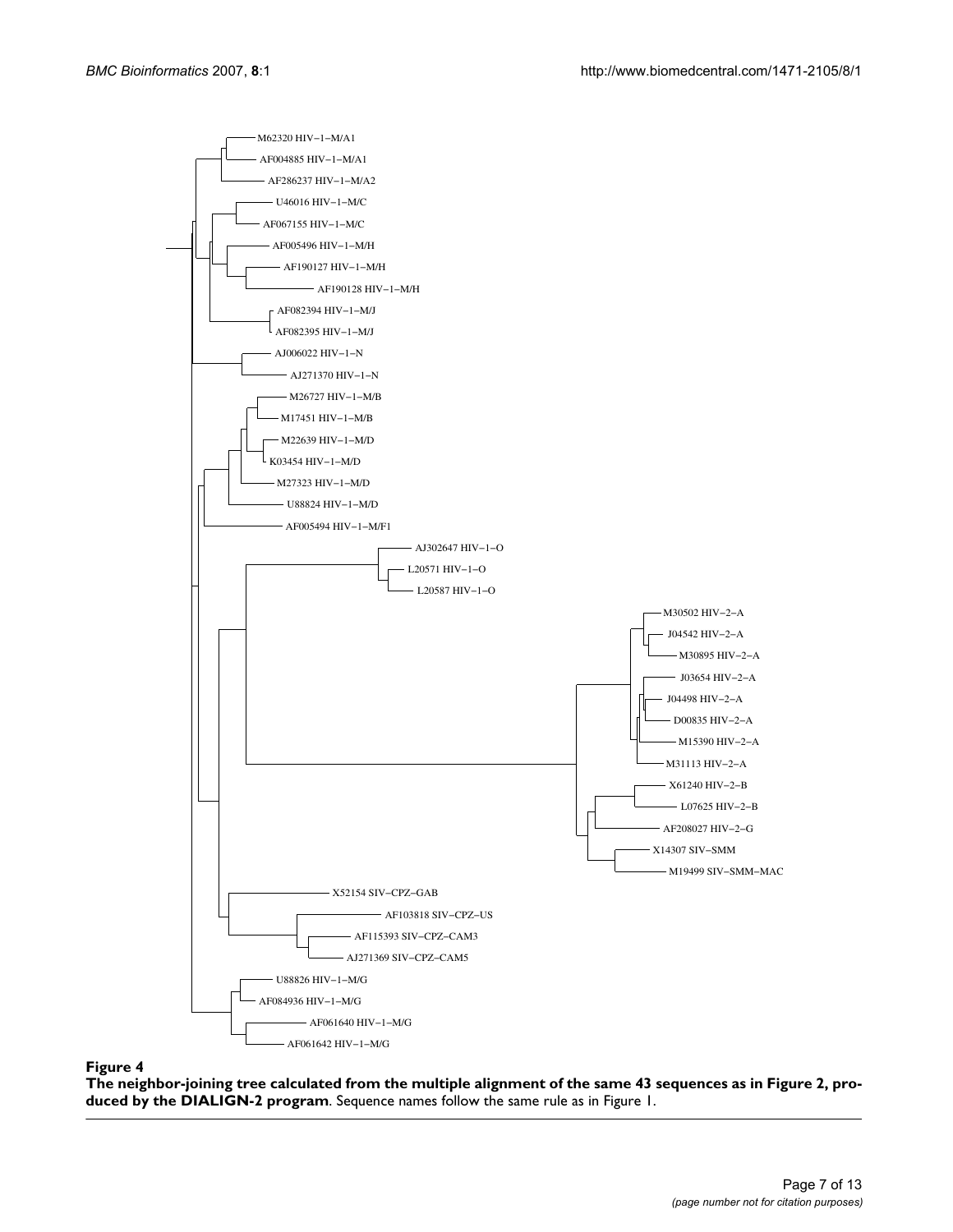### *Similarity blocks displayed by the* **N***-local decoding method – an example of the HIV non-coding LTR sequences*

In our previous study of HIV LTR [5], a sequence alignment had to be manually constructed in order to take into account the frequent duplications/insertions/deletions events. This strategy is similar to the *N*-local-decoding procedure described in this paper.

Here we use the HIV non-coding-LTR NF*K*B binding site (GGGACTTTCCA/G) (see [5]) and its flanking sequences obtained from 43 sequences (the same sequences used in non-coding HIV LTR Results section just above) as an example to show the relationship between the similarity blocks and the *N*-classes.

Figure 5 shows the sequences re-written through the *N*local decoding method definition (*N* = 11). Each letter followed by a number identifies an *N*-class (# indicates a number with more than one digit). Identical colours allow easy identification of repeated identifiers in the same column, and thus facilitate finding similar segments. Two kinds of similarity blocks have been identified in these 43 sequences. One exists in the NF*K*B binding sites, and the other is in NF*K*B flanking sequences.

(A) Similarity blocks in the NF*K*B binding sites reveal different duplication events of this site in various HIV clades. Each HIV-1 group M subtype has two NF*K*B site copies, with the exception of subtype C which exhibits an extra ≥ 10-letter long fragment (GGG(g)CgTTCCA) with 9 letters (here upper case letters) matching this NF*K*B site. Both HIV-1 group N sequences have two NF*K*B binding sites and one or two incomplete copy of such site (GGGACTTT), and these N-group sequences are more similar to SIV-CPZ and HIV-1-M than to other HIV clades. All HIV-1 group O sequences display two copies of a sequence fragment of 30 letters long (these two copies are written in two lines to show their similarity in Figure 5). Each fragment includes a NF*K*B binding site, a segment  $G_2A_3C_2A_4$  similar to that in HIV-2 subtype B, and a segment  $C_3T_*G_*C_5$  similar to SIV-CPZ-GAB. The differences in the similarity blocks in NF*K*B binding sites in HIV clades may indicate an important role the NF*K*B binding site played in different independent introductions of SIV-CPZ from chimpanzees into the human populations to establish HIV-1 M, N, O groups.

(B) Similarity blocks in NF*K*B site flanking sequences may also provide helpful information in tracking evolutionary relationships and distances between HIV clades. One example is the pattern  $G_{\mu}C_{5}A_{1}$  before the NF*KB* site, that only exists in HIV-2 and SIV-SMM sequences. Possibly this well-preserved  $G_{\mu}C_5A_1$  participated actively in the cross-transmission from SMM to human to establish the

HIV-2. The other example is  $A_2 A_* G_* G_* G_*$  pattern (in blue) at the 3' end of HIV-2 subtype A flanking sequences. This pattern distinguishes HIV-2 subtype A from other HIV clades. This, again, may simply reflect different transmission influences in varied HIV clades.

### **Discussion**

The current HIV sequence analyses usually involve obtaining a gap-stripped multiple alignment to construct an unbiased phylogenetic tree. The alignment usually is first generated by HMMER ([20,21] and/or other alignment softwares, followed by a manual editing [22]. After deleting the ambiguously aligned positions from the alignment, the final alignment leaves about half the sequence length [13]. This is a time-consuming procedure, and, most importantly, the alignment quite often underestimates the sequence variabilities, especially those embedded in the ambiguously aligned positions.

In this paper, we introduced a tree building method without a sequence alignment requirement. This *N*-localdecoding method calculates sequence dissimilarity matrices, based on re-writing, and re-classifies input sequences. Our HIV/SIV subtyping results showed that the classifications produced by this method agree very well with those obtained by a combination of standard methods. Thus comparing biological sequences without alignments appears to be an alternative to better explore sequence relationships.

However, there exist some discrepancies between our *N*local-decoding-method-calculated trees and those obtained from standard methods. The differences may simply suggest that the *N* parameter used in *N*-localdecoding-method needs to be better defined, or they may be a consequence of the fact that we include ambiguous regions that are often ignored by traditional methods.

The *N*-local-decoding-method is particularly useful in the analysis of sequence variety and in tracking the sequence evolutionary events when a good sequence alignment is not possible. Our *N*-local-decoding-method is meaningful from the evolutionary point of view. Its success in sequence subtyping relies on capturing (im)perfect repeats or conserved regions in sequences (similarity blocks that are either closely or remotely related, and the latter one is often undetected by traditional methods due to removal of ambiguous alignment regions). The similarity blocks include internal repeats in one sequence or conserved regions among sequences, and these blocks are not necessarily to appear in the same order in the original sequences. In our method, the inversion could be detected by including the reverse complementary sequences in the sequence set.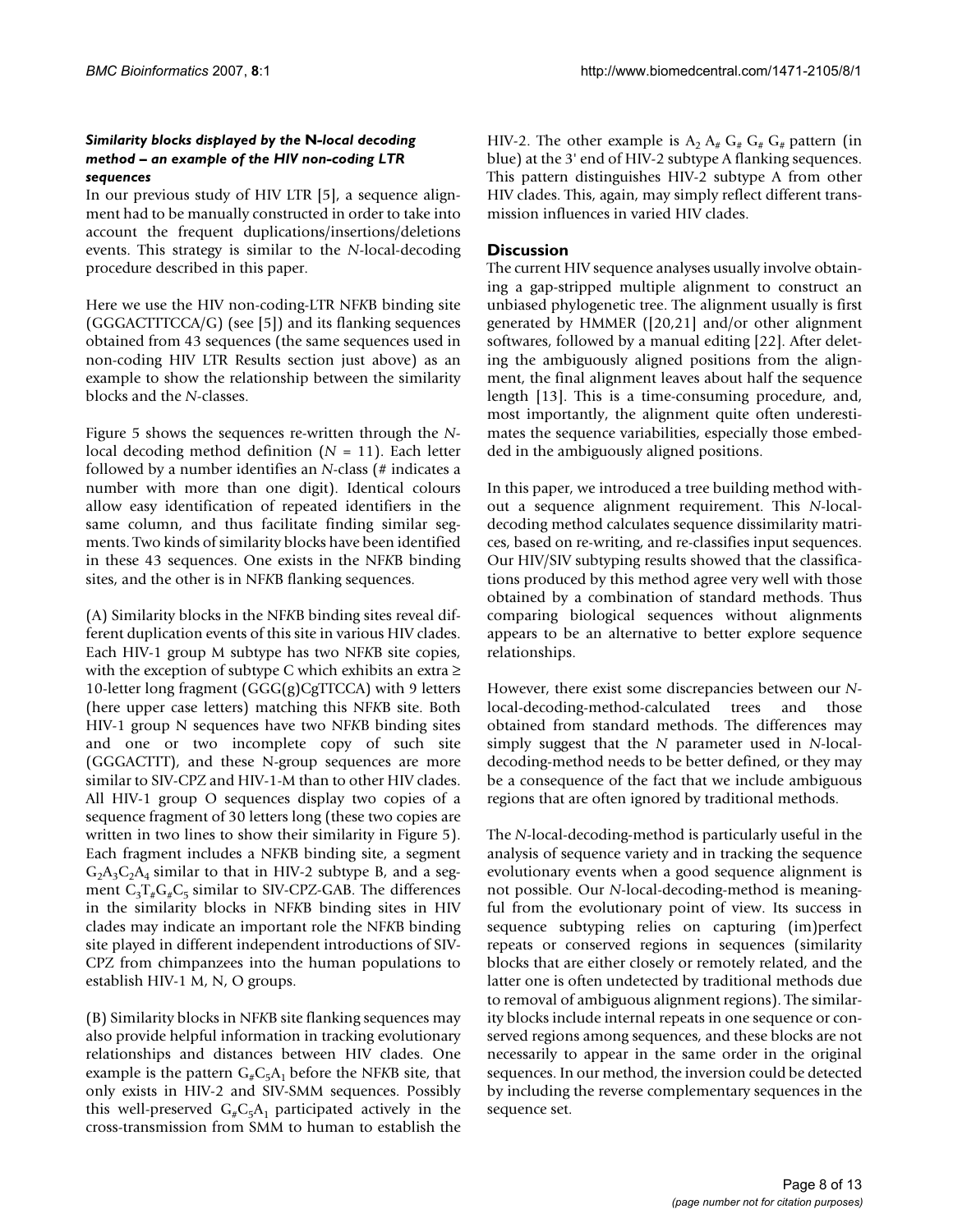|                             |                                    |                                                                                                        |    |                                  |                                      | 1 C# A# C# G# G# . A1 A1 G7 G7 G7 . A9 C6 T5 T6 T7 C7 C5 G0            |           |                |
|-----------------------------|------------------------------------|--------------------------------------------------------------------------------------------------------|----|----------------------------------|--------------------------------------|------------------------------------------------------------------------|-----------|----------------|
| AF067155HIV 1 M/C           |                                    |                                                                                                        |    |                                  |                                      | C5 T8 G7 G7 G7 A9 C6 T5 T6 T7 C7 C5 A1                                 |           |                |
|                             |                                    |                                                                                                        |    | C5 T8                            | G7 G7 G7                             | C# G# T# T# C# C# A#                                                   | $GO$ $GO$ | A# G8 G9 G#    |
|                             |                                    |                                                                                                        |    |                                  |                                      | 1 C# A# C# A# G# A# C5 . G7 G7 G7 . A9 C6 T5 T6 T7 C7 C5 G0            |           |                |
| 4 6 0 1 6 H I V 1 M/C       |                                    |                                                                                                        |    |                                  |                                      | C5 C5 G7 G7 G7 A9 C6 T5 T6 T7 C7 C5 A1                                 |           |                |
|                             |                                    |                                                                                                        |    | C5 T8.                           |                                      | G7 G7 G7 G7 . C# G# T# T# C# C# A# .                                   | GO GO.    | A# G8 G9 A# G# |
| 27323 HIV                   | $\blacksquare$<br>M/D              | 4 C# G# A# G# T# T# T# C# C# T# .                                                                      |    |                                  |                                      | A8 C5 A1 A1 G7 G7 G7 A9 C6 T5 T6 T7 C7 C5 G0                           |           |                |
|                             |                                    |                                                                                                        |    |                                  |                                      | C5 T8 . G7 G7 G7 G7 A9 C6 T5 T6 T7 C7 C5 A1 G0 G0 G0 .                 |           | A# G8 G9       |
| (2)<br>HIV                  | $\overline{1}$<br>M/D<br>4 &       | 7 C# G# A# G# C# T# T# T# C# T# .                                                                      |    |                                  |                                      | A8 C5 A1 A1 G7 G7 G7 A9 C6 T5 T6 T7 C7 C5 G0                           |           |                |
|                             |                                    |                                                                                                        |    |                                  |                                      | C5 T8 . G7 G7 G7 G7 A9 C6 T5 T6 T7 C7 C5 A1 G0 G0 G0 .                 |           | A# G8 G9       |
| 2 2 6 3 9<br>$H \cup V$     | M/D<br>$\overline{1}$              | 4 C# A# A# G# T# T# T# T# C# T#                                                                        |    |                                  |                                      | A8 C5 A1 A1 G7 G7 G7 . A9 C6 T5 T6 T7 C7 C5 G0                         |           |                |
|                             |                                    |                                                                                                        |    |                                  |                                      | C5 T8 . G7 G7 G7 G7 A9 C8 T5 T6 T7 C7 C5 G0 G0 G0 G0                   |           | A# G8 G9       |
| 17451<br>HIV                | M/B<br>$\mathbf{1}$                | 4 C# G# A# G# T# T# T# T# C# T# .                                                                      |    |                                  |                                      | A8 C5 A1 A1 G7 G7 G7 . A9 C6 T5 T6 T7 C7 C5 G0                         |           |                |
|                             |                                    |                                                                                                        |    | $CS$ TR $\overline{\phantom{a}}$ |                                      | G7 G7 G7 G7 A9 C6 T5 T6 T7 C7 C5 A1 G0 G0 G0                           |           | A# G8 G9       |
| 26727 HIV                   | 1<br>M/B                           | 4 C# G# A# G# C# T# T# T# C# T#                                                                        |    | A8 C5 A1 .                       |                                      | G7 G7 G7 G7 A9 C6 T5 T6 T7 C7 C5 G0                                    |           |                |
|                             |                                    |                                                                                                        |    | C5 T8.                           |                                      | G7 G7 G7 G7 A9 C6 T5 T6 T7 C7 C5 A1 G0 G0 G0                           |           | A# G8 G9       |
| (2)<br>HIV                  | $M/J$ .<br>$\blacksquare$          | 4 A# G# A# A# G# T# T# T# C# T# A# G# C5                                                               |    |                                  |                                      | G7 G7 G7 G7 A9 C6 T5 T6 T7 C7 C5 G0                                    |           |                |
|                             |                                    |                                                                                                        |    | C5 T8.                           |                                      | G7 G7 G7 G7 A9 C6 T5 T6 T7 C7 C5 A1 G0 G0 G0 G0 A# G8                  |           |                |
| AF190128HIV                 | $1$ M/H                            | 4 A# G# A# A# G# A# T# T# C4 T4 G6 A8 C5 A1 G7 G7 G7 . A9 C6 T5 T6 T7 C7 C5 G0                         |    |                                  |                                      |                                                                        |           |                |
|                             |                                    |                                                                                                        |    | C5 T8.                           | G7 G7 G7.                            | A9 C6 T5 T6 T7 C7 C5 G0 G0 G0 G0 .                                     |           | A# G8 G9       |
| A F 1 9 0 1 2 7 H I V       | M/H<br>$\overline{1}$              | 5 G# A# A# G# A# T# T# C4 T4 A# T# A8 C5 A1 . G7 G7 G7 . A9 C6 T5 T6 T7 C7 C5 G0                       |    |                                  |                                      |                                                                        |           |                |
|                             |                                    |                                                                                                        |    | C5 T8                            | G7 G7 G7                             | A9 C6 T5 T6 T7 C7 T# G0 G0 G0 G0                                       |           | A# G8 G9       |
| A F 0 0 5 4 9 6 H I V       | M/H<br>$\mathbf{1}$                | 3 C# A# G# A# A# G# A# T# . C# T# G# .                                                                 |    |                                  | A# A1 A1 G7 G7 G7                    | A9 C6 T5 T6 T7 C7 C5 G0                                                |           |                |
|                             |                                    |                                                                                                        |    | C5 T8.                           | G7 G7 G7.                            | A9 C6 T5 T6 T7 C7 C5 G0 G0 G0 G0 .                                     |           | A# G8 G9       |
| A F 0 0 5 4 9 4 H I V       | $\mathbf{1}$<br>$M/F$ 1            | 2 7 C3 A5 G3 A6 A7 G4 A# A# T# C# T#.                                                                  |    |                                  |                                      | A# A1 A1 G7 G7 G7. A9 C6 T5 T6 T7 C7 C5 A1                             |           |                |
|                             |                                    |                                                                                                        |    | C5 T8                            |                                      | G7 G7 G7 G7 A9 C6 T5 T6 T7 C7 C5 A1 G0 A2 G# G# G# T#                  |           |                |
| A F 0 6 1 6 4 2 H I V       | $\overline{1}$<br>M/G              | 5 G3 A6 A7 G4 T2 T3 G5 C4 T4 G6.                                                                       |    |                                  |                                      | A8 C5 A1 A1 G7 G7 G7 G7 A9 C6 T5 T6 T7 C7 C5 A1                        |           |                |
|                             |                                    |                                                                                                        |    |                                  |                                      | C5 C5 T8 . G7 G7 G7 . A9 C6 T5 T6 T7 C7 C5 G0 G0 G0 G0 .               |           | A# G8 G9       |
| A F 0 6 1 6 4 0 H I V       | $\overline{1}$<br>M/G              | 5 G3 A6 A7 G4 T2 T3 G5 C4 T4 G6.                                                                       |    |                                  |                                      | A8 C5 A1 A1 G7 G7 G7 G7 A9 C6 T5 T6 C# C7 C5 G0                        |           |                |
|                             |                                    |                                                                                                        |    |                                  |                                      |                                                                        |           | A# G0 A# G8 G9 |
| A F 0 8 4 9 3 6 H I V       | M/G<br>$\overline{1}$              | 5 G3 A6 A7 G4 T2 T3 G5 C4 T4 G6                                                                        |    |                                  |                                      | A8 C5 A1 A1 G7 G7 G7 G7 A9 C6 T5 T6 T7 C7 C5 G0                        |           |                |
|                             |                                    |                                                                                                        |    |                                  |                                      |                                                                        |           |                |
| 88826 HIV                   | M/G<br>$\overline{1}$              | 5 G3 A6 A7 G4 T2 T3 G5 C4 T4 G6.                                                                       |    |                                  |                                      | A8 C5 A1 A1 G7 G7 G7 . A9 C6 T5 T6 T7 C7 C5 G0                         |           |                |
|                             |                                    |                                                                                                        |    |                                  |                                      | C5 C5 T8    G7 G7 G7    A9 C6 T5 T6 T7 C7 C5 A1 G0 G0 A# G0 A# G8      |           |                |
| AF286237HIV                 | M/A <sub>2</sub><br>$\overline{1}$ | 4 A5 G3 A6 A7 G4 T2 T3 G5 C4 T4 G6                                                                     |    |                                  |                                      | A8 C5 G7 G7 G7 G7 A9 C6 T5 T6 T7 C7 C5 G0                              |           |                |
|                             |                                    |                                                                                                        |    |                                  |                                      | C5 T8 G7 G7 G7 G7 A9 C6 T5 T6 T7 C7 C5 A1 G0 G0 G0 A# G8 G9            |           |                |
| A F 0 0 4 8 8 5 H I V       | $M/A$ 1<br>$\overline{1}$          | 4 A5 G3 A6 A7 G4 T2 T3 G5 T# T# G#.                                                                    |    |                                  |                                      |                                                                        |           |                |
|                             |                                    |                                                                                                        |    | C5 T8.                           |                                      | G7 G7 G7 G7 A9 C6 T5 T6 T7 C7 C5 A1 G0 G0 G0 G0 A# G8                  |           |                |
| 62320 HIV                   | $M/A$ 1<br>$\mathbf{1}$            | 15 A5 G3 A6 A7 G4 T2 T3 G5 C4 T4 G6.                                                                   |    |                                  |                                      | A8 C5 A1 G7 G7 G7 . A9 C6 T5 T6 T7 C7 C5 A1                            |           |                |
|                             |                                    |                                                                                                        |    | C5 T8 .                          |                                      | G7 G7 G7 G7 A9 C6 T5 T6 T7 C7 C5 G0 A1 G0 G0 G0 A# G8                  |           |                |
|                             |                                    | 1 A# A# A# C# T3 G5 C4 T4 G6 . A8 C5 A1 A1 G7 G7 G7 . A9 C6 T5 T6 T7 C7 T# A1                          |    |                                  |                                      |                                                                        |           |                |
| A J 2 7 1 3 6 9 S I V C P Z | CAM <sub>5</sub>                   |                                                                                                        |    |                                  |                                      | A1 G7 G7 G7 . A9 C6 T5 T6 T7 C7 C5 A1                                  |           |                |
|                             |                                    |                                                                                                        |    |                                  | A1 G7 G7 G7 G# G# A#.                | G# G# C# T# C# A# G# G# G# C# G#                                       |           |                |
|                             |                                    | 1 A# A# A# C# T3 G5 C4 T4 G6.                                                                          |    |                                  | A8 C5 A1 A1 G7 G7 G7.                | A9 C6 T5 T6 T7 C7 T# A1                                                |           |                |
| A F 1 1 5 3 9 3 S I V C P Z | CAM3                               |                                                                                                        |    |                                  |                                      | A1 G7 G7 G7 A9 C6 T5 T6 T7 C7 C5 A1                                    |           |                |
|                             |                                    |                                                                                                        |    |                                  |                                      | A1 G7 G7 G7 G# G# G# T# G# G# T# T# C# A# G# G# G# C#                  |           |                |
|                             |                                    | 25 A# A# A# A# C# T3 G5 C4 T4 G6. A8 C5 T# G# A# G7 G7.                                                |    |                                  |                                      | A9 C6 T5 T6 T7 C7 T# A1                                                |           |                |
| A F 1 0 3 8 1 8 S I V C P Z | 11S                                |                                                                                                        |    |                                  |                                      | A1 G7 G7 G7 . A9 C6 T5 T6 T7 C7 C5 A1                                  |           |                |
|                             |                                    |                                                                                                        |    |                                  |                                      | A1 G7 G7 G7 . A9 C6 G# T6 T7 C7 C5 A1                                  |           |                |
|                             |                                    |                                                                                                        |    |                                  | A1 G7 G7 G7 G# G#                    |                                                                        |           |                |
|                             |                                    | 27 A# C# T3 G5 C4 T4 G6. A8 C5 T#                                                                      |    |                                  |                                      |                                                                        |           |                |
| 52154 SIV CPZ               | <b>GAB</b>                         |                                                                                                        |    |                                  |                                      | C3 T# G# C5 . G7 G7 G7 . A9 C6 T5 T6 T7 C7 C5 A1 A1                    |           |                |
|                             |                                    |                                                                                                        |    |                                  |                                      | G7 G7 G7 . A9 C6 T5 T6 T7 C7 C5 G0 G0 G0 G0 .                          |           | $A#$ G8 $A#$   |
|                             |                                    |                                                                                                        |    |                                  | 1 C5 A1 A1 G7 G7 G7 A9 C6 T5 T6 T7   |                                                                        |           |                |
| A J 2 7 1 3 7 0 H I V 1 N   |                                    | A# C# A8 C5 G7 G7 G7 G7 A9 C6 T5 T6 T7 C7 C5 G0                                                        |    |                                  |                                      |                                                                        |           |                |
|                             |                                    |                                                                                                        |    |                                  |                                      | C5 C5 A1 G7 G7 G7 . G# C# T# T# T# C# C# A# G# G# A# A# G# G#          |           |                |
|                             |                                    |                                                                                                        |    |                                  | 1 C5 A1 A1 G7 G7 G7 . A9 C6 T5 T6 T7 |                                                                        |           |                |
| A J 0 0 6 0 2 2 H I V 1 N   |                                    | A# C# T3 G5 C4 T4 G6. A8 C5 A1 A1 G7 G7 G7. A9 C6 T5 T6 T7                                             |    |                                  |                                      |                                                                        |           |                |
|                             |                                    |                                                                                                        |    |                                  |                                      | A# T# A# C# T# T8 G7 G7 G7 G7 A9 C6 T5 T6 T7 C7 C5 G0                  |           |                |
|                             |                                    |                                                                                                        |    |                                  |                                      | C5 C5 A1 G7 G7 G7 A9 C6 T5 T6 T7 C7 C5 A1 G0 G0 G0.                    |           | A# G8 G9       |
| 20587 HIV                   | $\overline{1}$<br>$\Omega$         | 18 A# T# T0 G1 C1 T1 G2 A3 C2 A4 C3 T# G# T# . G# G# A# . A9 C6 T5 T6 T7 C7 C5 A1 G0 C# A# A0 A# G0    |    |                                  |                                      |                                                                        |           |                |
|                             |                                    | A2 C0 T0 G1 C1 T1 G2 A3 C2 A4 C3 T# G# C5.                                                             |    |                                  |                                      | G7 G7 G7 G7 A9 C6 T5 T6 T7 C7 C5 A1 G0 T# G0 G# G# A#                  |           |                |
| 20571 HIV 1 O               |                                    |                                                                                                        |    |                                  |                                      | 1 C1 T1 G2 A3 C2 A4 C3 T# G# C5 G7 G7 G7 G7 A9 C6 T5 T6 T7 C7 C5 A1 G0 |           |                |
|                             |                                    | A2 C0 T0 G1 C1 T1 G2 A3 C2 A4 C3 T# G# C5.                                                             |    |                                  |                                      | G7 G7 G7 G7 A9 C6 T5 T6 T7 C7 C5 A1 G0 C# G# T# G# G#                  |           |                |
| A J 3 0 2 6 4 7 H I V 1 O   |                                    | 17 A# T# T0 G1 C1 T1 G2 A3 C2 A4 C3 T# G# C5                                                           |    |                                  |                                      | G7 G7 G7 . A9 C6 T5 T6 T7 C7 C5 A1 G0 C# A# G# A# G#                   |           |                |
|                             |                                    | G# C# T# G# C# T# G# A# C# A# C# G# G# C5 .                                                            |    |                                  |                                      | G7 G7 G7 G7 A9 C6 T5 T6 T7 C7 C5 A1 G0 T# G0 T# G0 G#                  |           |                |
|                             |                                    |                                                                                                        |    |                                  |                                      |                                                                        |           |                |
| 07625 HIV                   | 2 B                                | 93 T# A# G1 C1 T1 G2 A3 C2 A4 C3 C# G# C5 A1 G7 G7 G7 . A9 C6 T5 T6 T7 C7 C5 A1 A1 A# A# G# A# G#      |    |                                  |                                      |                                                                        |           |                |
| 61240 HIV<br>х              | 2 B                                | 54 T# A# G# C# A# G# A# C# A# C# T# G# C5 A1 G7 G7 G7.                                                 |    |                                  |                                      | A9 C6 T5 T6 T7 C7 C5 A1 A1 A# A# G# A# G#                              |           |                |
| M<br>19499<br>S V           | <b>SMM</b><br>MAC                  | 41 T# C# G# C# T# G# A# G# A# T# A# G# C5 A1 G7 G7 G7.                                                 |    |                                  |                                      | A9 C6 T5 T6 T7 C7 C5 A1 C5 A#                                          |           |                |
| 14307<br>S V                | <b>SMM</b>                         | 40 A# A# G# C# T# G# A# G# A# C# A# G# C5 A1 G7 G7 G7.                                                 |    |                                  |                                      | A9 C6 T5 T6 T7 C7 C5 A1 C5 A#                                          |           |                |
| A F 2 0 8 0 2 7 H I V       | 2 G                                | 14 A# A# G# C# T# G# A# C# A# C# A# G# C5 A1 G7 G7 G7.                                                 |    |                                  |                                      | A9 C6 T5 T6 T7 C7 C5 A1 G0 T# A# T# G# G#                              |           |                |
| 30895<br>HI V               | $\overline{2}$<br>$\mathbf{A}$     | 49 C# A# G# C# T# G# A# G# G7 C# T# G# C5 A1                                                           |    |                                  |                                      |                                                                        |           |                |
|                             |                                    |                                                                                                        |    | G7 C# T# G# C5 A1 G7 G7 G7       |                                      | A9 C6 T5 T6 T7 C7 C5 A1 G0 A2 A# G# G# G#                              |           |                |
| $H \mid V$ 2 A<br>(6)       |                                    | 46 to 50 C# A# G# C# T# G# A# G# A# C# T# G# C5 A1 G7 G7 G7. A9 C6 T5 T6 T7 C7 C5 A1 G0 A2 A# G# G# G# |    |                                  |                                      |                                                                        |           |                |
| M<br>30502 HIV              | $\overline{2}$<br>$\overline{A}$   | 47 C#<br>C#                                                                                            | G# | G# C5 A1                         | G7                                   |                                                                        |           |                |

Similarity blocks found by applying the **Figure 5** *N*-local decoding method (for *N* = 11) to the HIV non-coding LTR sequences **Similarity blocks found by applying the** *N***-local decoding method (for** *N* **= 11) to the HIV non-coding LTR sequences**. This is a nucleotide sequences alignment of the 43 non-coding LTR sequences that are used in the Results section corresponding to Figures 2-4. The alignment is focused on the NF*K*B binding site (GGGACTTTCCA/G) and its flanking sequences. Most often, the similarity blocks are aligned. In the left columns, the sequences are given by their database accession numbers followed by their nomenclature (HIV-1; HIV-2; SIV-CPZ-CAM 3; -CAM 5; -GAB; -US; SIV-SMM; SIV-SMM-MAC) and their groups, subtypes and sub-subtypes (for HIV-1 and HIV-2). The sequences are re-grouped according to the phylogeny as seen in Figures 1-4. The letters are re-written by applying the *N*-local decoding method (*N* = 11). When the identifier contains a number with more than one digit, this number is replaced by a #. Identical recoded letters that are in the same column are written using the same colour. The sequences are written from the left to the right. The coordinate of the first letter in the file hivltr.fsa [16], is indicated at the left of this first letter of each sequence displayed. When several sequences are re-grouped because they are identical (for instance 6 HIV-2-A sequences), the lowest and the highest coordinates are indicated. The sequences are often written in several lines to show similarities between sequences and parts of sequences.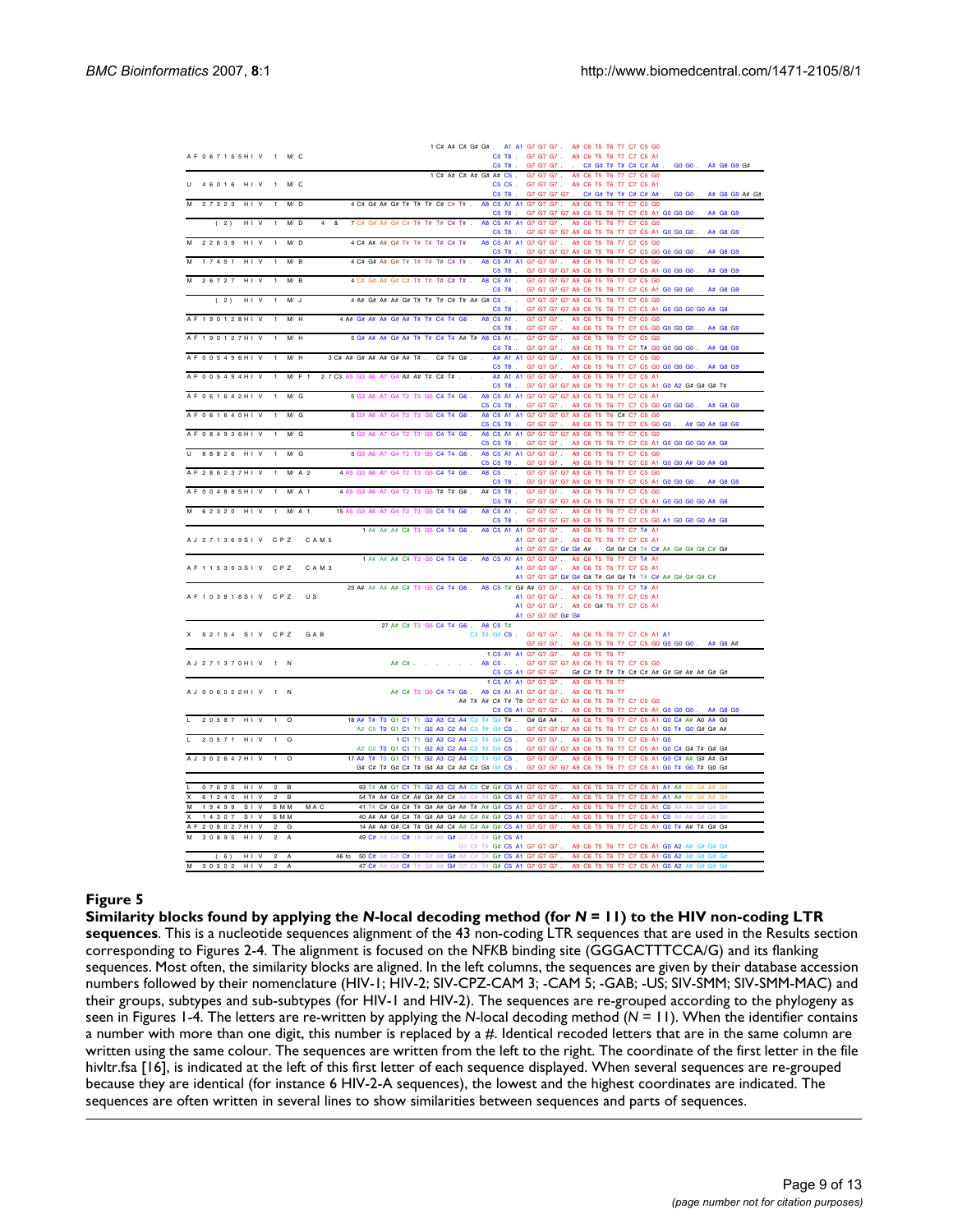This method is also practically applicable in terms of computing time and convenience to use. All the calculations in this paper have been done within a few seconds on a regular PC. The quality of the algorithm [8] is responsible for this speed. This algorithm has a complexity linear in the total length of the set.

The *N* value, the only parameter used in this method, could be set empirically according to the *N* values listed in the Results section.

Our method thus provides an alternative way of constructing sequence trees. It is helpful in tracking sequence information embedded in ambiguous alignment regions. In addition, the possibility of comparing sequences of varied lengths also suggests its direct use in detecting sequence recombinants. Finally, the similarity blocks found by this method could also be used as the anchor points for those similarity-block-based alignment programs to refine the quality of the alignment.

### **Conclusion**

The *N*-local-decoding method has shown its satisfactory applications in HIV/SIV subtyping. The deduced classifications are in good agreement with our best taxonomic knowledge, even for non-coding LTR regions that are not tractable by regular alignment methods due to frequent duplications/insertions/deletions. However, its application is not limited in HIV/SIV subtyping. In general, the advantages of this method are:

1) It generates sequence dissimilarity matrices without requiring sequence alignments.

2) It has only one user-specified parameter (*N:* the order of the site neighborhoods).

3) It is fast.

Thus the *N*-local-decoding method provides a promising approach to the rapid construction of trees without a time-consuming step of aligning sequences.

### **Methods**

### *Sequences*

Our test sequences include 59 HIV (Human Immunodeficiency Virus) and 7 SIV (Simian Immunodeficiency Virus) non-recombinant full length genome sequences and 4 incomplete non-recombinant HIV-2 sequences. Recombinants and non-recombinants are very well defined sequences [23]. These 66 complete genome sequences ranging in length from 8555 to 11443 nucleotides cover the following clades:

(1) HIV-1 group M (subtypes A-D, F-H, J, K; subtype A is further split into A1 and A2, and subtype F is divided into F1 and F2),

(2) HIV-1 group N,

(3) HIV-1 group O,

(4) HIV-2 (subtypes A, B, G),

(5) SIV-CPZ, and SIV-SMM

Four incomplete genome sequences are obtained from HIV-2 subtypes C, D, E, F, with lengths varying from 771 to 781 nucleotides, that cover about half of *gag* region. Thus those well-characterized 70 sequences, representing different HIV/SIV groups, sub-groups, subtypes, and subsubtypes, are good samples of the genetic variation of the HIV/SIV world. These sequences can be retrieved from the Los Alamos HIV sequence database [24]. Their accession numbers are given in Figure 1. The sequence files are also available from [16].

### *Algorithm*

The sequence data described above were analysed using the method introduced in [7,8], which we call «local decoding of order *N*» of a sequence. Basically, the aim of the method is to find local similarities between (and within) the sequences of an input set. The input consists of a set of non-aligned sequences or a single sequence. In the input, any site of a sequence is occupied by a letter (typically a base or an amino acid). In the output, every site is occupied by an identifier that carries information about the letter and its neighborhood. The details of this method are described below.

A sequence *S* consists of letters  $S_1...S_i...$  with i running from 1 to |*S*|, the length of the sequence. Let *N* be a chosen integer parameter, which determines the size of neighborhoods to be considered. Consider the set of all overlapping words of length *N* (step 1) in the sequence *S*. Given a site (i.e. an integer i with  $1 \le i \le |S|$ ), consider the set of words that cover this site. Two sites are said to be «directly related» if they appear at the same position in two occurrences of the same word of length *N* (see example below). It is easy to see that two directly related sites have to be occupied by the same letter. Note that two sites may not be directly related but each of them may be directly related to a third site. More generally, two sites are said to be «related» (not necessarily directly) if they are linked by a chain of direct relations. In mathematical terminology, we consider the transitive closure of the direct relation. One can show that any two (even not directly) related sites are also occupied by the same letter. Finally, one obtains a decomposition of the set of all sites into dis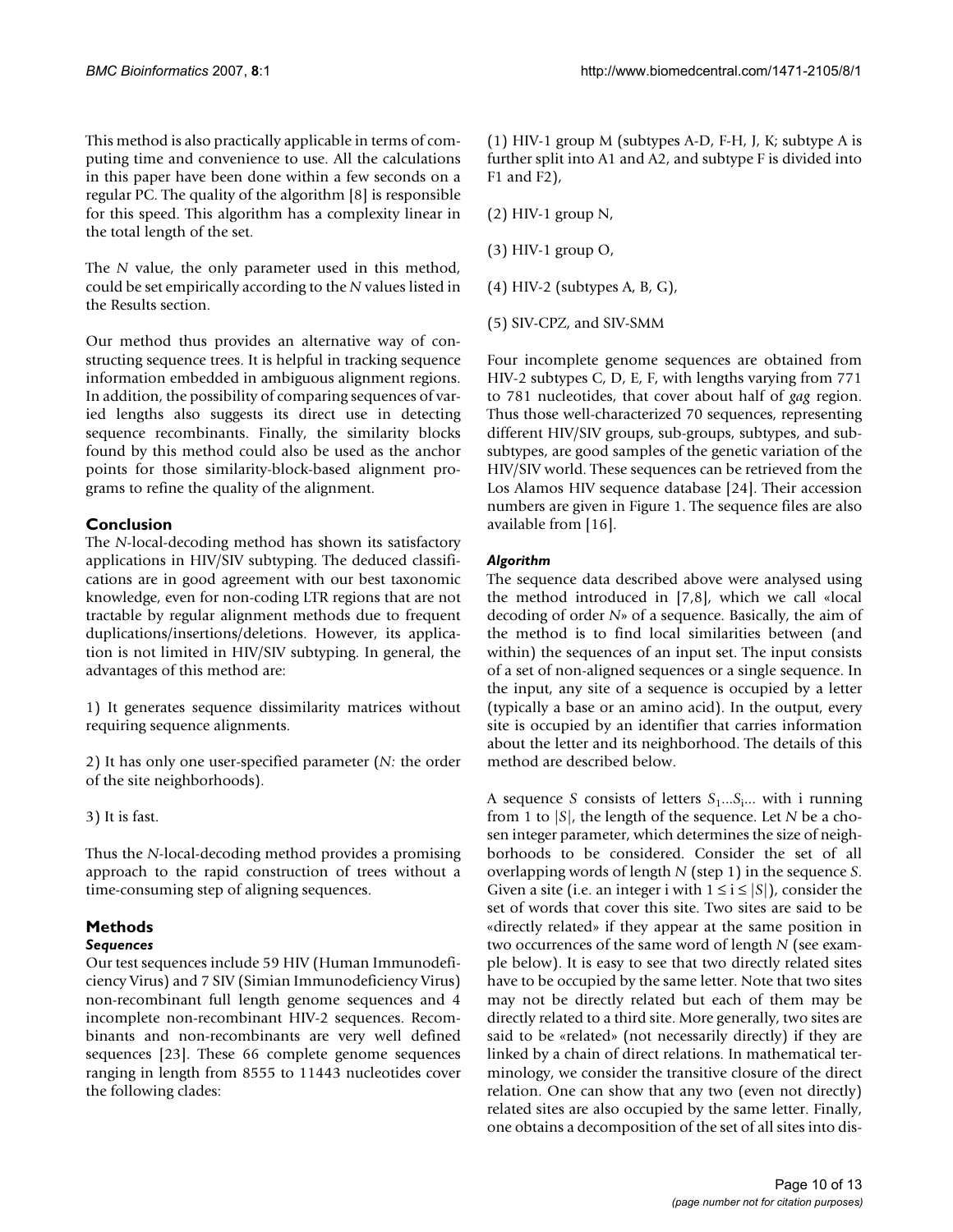joint classes (so called «*N*-classes»), each class being defined to be a maximal subset of sites that are pairwise related. This decomposition is always finer than (or the same as) the decomposition of sites into classes of sites occupied by a same letter. In this sense, local decodings of sequences are more informative. This method can be extended to a set of sequences. A site is then labelled by a pair (sequence name, position).

Using this method, we have re-written a set of HIV sequences in a larger alphabet. A «letter» of the new alphabet at a given site of the sequences, can be for instance «A215» where «A» is the letter in the input sequence at this site, and where A215 is the *N*-class identifier used to distinguish «related sites» (i.e. all sites carrying the symbol «A215») from non-related sites. This re-writing depends only on the choice of the integer parameter *N*. In addition, the re-writing of a set of sequences depends also on this sequence set itself, and could be changed if sequences are added or removed. In other words, «relatedness» is not an intrinsic property of sites.

### *An example*

Figure 6a shows three sequences, named seq1, seq2, seq3, of length 30 nt, 20 nt, 20 nt, respectively. We choose *N* = 5. Consider the site at position 11 (letter T) in seq1. We say it is related with the site at position 5 in seq2, and with sites at positions 5 and 12 in seq3. Indeed, the site (seq1,11) is at position 1 in the word *TGGAC*. The same is true for (seq2,5) and (seq3,12). According to our «local decoding of order *N*» definition, these three sites are directly related to each other. The fourth site (seq3,5) is directly related to (seq2,5), because (seq3,5) and (seq2,5) are both at position 5 in the word *CACTT*. Consequently, the four sites (occupied by the letter T) are all pairwise related. They correspond to class\_8 in Figure 6b and are identified by T3 in the output sequences (Fig. 6c).

Figure 6b shows all classes of sites containing at least two members, and Figure 6c shows the output of the program based on the algorithm described in [8]. Each site in the original sequences is replaced by the identifier of the *N*class to which the site belongs. As mentioned above, the identifier consists of the letter occupying the site in the original sequence, followed by a number.

### *Similarity and dissimilarity between sequences*

Among many possibilities of defining a similarity between sequences, we choose the one described in [8]. In the program output (Fig. 6c), every site in the compared sequences gets occupied by an identifier. We need an extra notation here and denote by  $|w|_x$  the number of occurrences of an identifier x in any sequence (w). Let us first introduce a similarity score between two sequences u and v. Each identifier x could occur in any alignment (alignments are not used by our method) of u and v in at most  $\min(|u|_{x}|v|_{x})$ , that is the smallest number of occurrences of x in the two sequences u and v. Adding up this number over all identifiers gives an upper bound of the maximum number of possible matches between u and v (Fig. 6d). Finally, we normalize the obtained similarity by dividing it by the length of the shorter sequence (this makes it possible to subtype short sequence parts together with complete sequences, see **Results** first section). It is then straightforward to obtain a dissimilarity score, that is 1 minus the normalized similarity (Fig. 6e). Figure 6d–e outlines the method for calculating the dissimilarity matrix between the three compared sequences re-written in Figure 6c, by using the *N*-local decoding method. For instance, when comparing seq1 and seq2, the sum of all the min( $|u|_{x}$ , $|v|_{x}$ ) equals 5, so that the corresponding dissimilarity is  $1 - (5/20) = 0.75$  (Fig. 6e). Here, the identifiers that correspond to classes containing only one site have been omitted, since they cannot contribute to the similarity (Fig. 6c).

### *Computational programs used in this study*

A program implementing the *N*-local decoding method was used for constructing HIV/SIV trees. It reads a set of FASTA input sequences, and generates a tree based on the dissimilarity matrix described above. This program is available from [16]. A more recent program [8] written in C, and the supplementary material are available upon request from GD (address in the title page).

Other programs used in this paper are: CLUSTAL-W (version 1.8 June 1999) [18], DIALIGN-2.2.1 [19] and PHYLIP [25]. Some of these programs have been used to compute the alignment-based dissimilarity matrices from which the trees have been constructed for Figure 3 (CLUS-TAL-W) and for Figure 4 (DIALIGN-2.2.1).

### *Computing bootstrap values over trees*

To assess the reliability of the trees computed from the dissimilarity matrices, we use a bootstrapping procedure similar to the one proposed in [26] which proceeds by resampling the columns of an alignment. Though we do not deal with an alignment but just a set of local decoded sequences, a very similar procedure can be applied here. Practically, from the local decoded set of sequences, we resample a given number of bootstrap replicates. These replicates are the sets in which each sequence of the initial local decoded set is replaced by a sequence of the same length. This sequence is generated by concatenating randomly selected sites in the sequence of the initial set (some positions can be selected more than once, others never selected). For all the resampled sets of sequences we compute dissimilarities and associated neighbor-joining trees. Those trees are finally combined using the «con-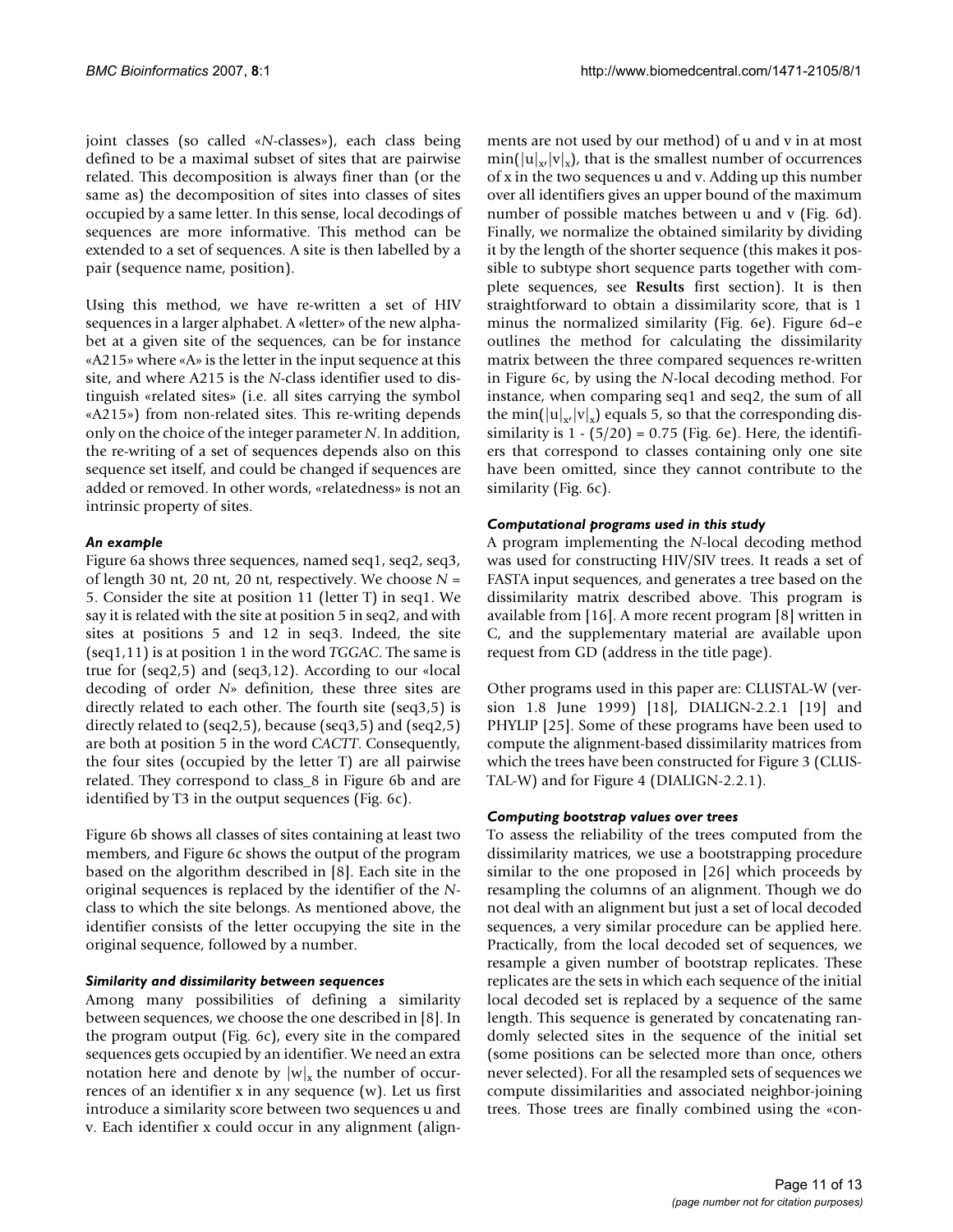| a)             | >seql                            |                                             | CATTG TCCGC TGGAC CACAC CTTGT CCCTA                                                                                                                                                                                                                                                                      |
|----------------|----------------------------------|---------------------------------------------|----------------------------------------------------------------------------------------------------------------------------------------------------------------------------------------------------------------------------------------------------------------------------------------------------------|
|                | >seq2                            | CACTT GGACA CATAC CATGC                     |                                                                                                                                                                                                                                                                                                          |
|                | $ >$ seq $3$                     | CACTI CTTTC CIGGA CCTCC                     |                                                                                                                                                                                                                                                                                                          |
|                | CCGCT                            | seq1,11 CCGCTGGAC seq2,5 CACTTGGAC<br>CACTT | seq3,5 CACTTCTTT seq3,12 TTCCTGGAC<br><b>TTCCT</b><br><b>CACTT</b>                                                                                                                                                                                                                                       |
|                | CGCTG                            |                                             | ACTTG<br>TCCTC<br>ACTTC                                                                                                                                                                                                                                                                                  |
|                | GCTGG                            |                                             | <b>CTTGG</b><br>COTGG<br><b>CTTCT</b>                                                                                                                                                                                                                                                                    |
|                | <b>CTGGA</b>                     |                                             | TTGGA<br>TTCTT<br><b>CTGGA</b>                                                                                                                                                                                                                                                                           |
|                | TGGAC                            |                                             | TGGAC<br>TGGAC<br>TCTTT                                                                                                                                                                                                                                                                                  |
| b)             | class 1 : T0                     | CATTGTC                                     | class $10 : G2$                                                                                                                                                                                                                                                                                          |
|                | seq1                             | $\overline{\mathbf{3}}$                     | seg1 13 GCTGGACCA<br>seq2 7 CTTGGACAC                                                                                                                                                                                                                                                                    |
|                |                                  | seq1 22 CACCTTGTC                           | seq3 14 CCTGGACCT                                                                                                                                                                                                                                                                                        |
|                | class 2 : T1                     | CATTGTCC<br>$\overline{4}$                  | class 11 : A0                                                                                                                                                                                                                                                                                            |
|                | seq1                             |                                             | seq1 14 CTGGACCAC                                                                                                                                                                                                                                                                                        |
|                |                                  | seq1 23 ACCTTGTCC                           | seq2 8 TTGGACACA                                                                                                                                                                                                                                                                                         |
|                | class 3 : GO<br>seq1             | 5 CATTGTCCG                                 | seq3 15 CTGGACCTC                                                                                                                                                                                                                                                                                        |
|                |                                  | seq1 24 CCTTGTCCC                           | class 12 : C3                                                                                                                                                                                                                                                                                            |
|                | class 4 : T2                     |                                             | seg1 15 TGGACACA                                                                                                                                                                                                                                                                                         |
|                |                                  | seq1 6 ATTCTCCGC                            | seq2 9 TGGACACAT                                                                                                                                                                                                                                                                                         |
|                |                                  |                                             | seq3 16 TGGACCTCC                                                                                                                                                                                                                                                                                        |
|                | class 5 : CO                     | seq1 25 CTTGTCCCT                           |                                                                                                                                                                                                                                                                                                          |
|                | seq1                             | 7 TTGTCCGCT                                 | class $13$ : $C4$<br>seq1 16 GGACCACAC                                                                                                                                                                                                                                                                   |
|                | seq1                             | 26 TTGTCCCTA                                | seq3 17 GGACCTCC                                                                                                                                                                                                                                                                                         |
|                | class 6 : C1                     |                                             | class $14$ : $C5$                                                                                                                                                                                                                                                                                        |
|                | seq1                             | 8 TGTCCGCTG                                 | <b>CACTT</b><br>seq2<br>1                                                                                                                                                                                                                                                                                |
|                | seql                             | 27 TGTCCCTA                                 | seq3 1<br><b>CACTT</b>                                                                                                                                                                                                                                                                                   |
|                | class $7: C2$                    |                                             | class 15 : A1                                                                                                                                                                                                                                                                                            |
|                |                                  | seq1 10 TCCGCTGGA                           | <b>CACTTG</b><br>seq2<br>2                                                                                                                                                                                                                                                                               |
|                | seq3                             | 11 TTTCCTGGA                                | seq3<br>2<br>CACTTC                                                                                                                                                                                                                                                                                      |
|                | class 8 : T3                     |                                             | class 16 : C6                                                                                                                                                                                                                                                                                            |
|                |                                  | seq1 11 CCGCTGGAC                           | CACTTGG<br>seq2<br>3                                                                                                                                                                                                                                                                                     |
|                | seq2                             | 5 CACTTGGAC                                 | seq3<br>3<br>CACTTCT                                                                                                                                                                                                                                                                                     |
|                | seq3                             | 5 CACTTCTTT                                 | class 17 : T4                                                                                                                                                                                                                                                                                            |
|                |                                  | seq3 12 TTCCTGGAC                           | <b>CACTTGGA</b><br>$seq2 \qquad 4$                                                                                                                                                                                                                                                                       |
|                | class 9 : G1                     |                                             | seq3<br>4<br>CACTTCTT                                                                                                                                                                                                                                                                                    |
|                |                                  | seq1 12 CGCTGGACC                           |                                                                                                                                                                                                                                                                                                          |
|                |                                  | seq2 6 ACTTGGACA                            |                                                                                                                                                                                                                                                                                                          |
|                |                                  | seq3 13 TCCTGGACC                           |                                                                                                                                                                                                                                                                                                          |
|                |                                  |                                             |                                                                                                                                                                                                                                                                                                          |
| c) >seql       |                                  |                                             | CAT <sub>0</sub> T <sub>1</sub> G <sub>0</sub> T <sub>2</sub> C <sub>0</sub> C <sub>1</sub> GC <sub>2</sub> T <sub>3</sub> G <sub>1</sub> G <sub>2</sub> A <sub>0</sub> C <sub>3</sub> C <sub>4</sub> ACACCT <sub>0</sub> T <sub>1</sub> G <sub>0</sub> T <sub>2</sub> C <sub>0</sub> C <sub>1</sub> CTA |
|                | >seq2                            |                                             | $C_5A_1C_6T_4T_3G_1G_2A_0C_3A$ C A T A C C A T G C                                                                                                                                                                                                                                                       |
|                | >seq3                            |                                             | $C_5A_1C_6T_4T_3C$ T T T C $C_2T_3G_1G_2A_0C_3C_4T$ C C                                                                                                                                                                                                                                                  |
|                |                                  |                                             |                                                                                                                                                                                                                                                                                                          |
|                |                                  |                                             |                                                                                                                                                                                                                                                                                                          |
| d)<br>T3       | seq1<br>seq2<br>$\mathbf{1}$     | seq3<br>$\mathbf{1}$                        | (T0, T1, T2, G0, C0 and C1 are<br>only repeated in seq1, two times                                                                                                                                                                                                                                       |
| T4             | $\circ$                          | 2<br>$\mathbf{1}$                           |                                                                                                                                                                                                                                                                                                          |
|                |                                  | 1                                           | each)                                                                                                                                                                                                                                                                                                    |
| A0             | 1<br>$\mathbb O$<br>$\mathbf{1}$ | 1<br>1                                      | e) Similarities                                                                                                                                                                                                                                                                                          |
| A1<br>G1       | $\mathbf{1}$                     | 1<br>$\mathbf{1}$<br><sup>1</sup>           |                                                                                                                                                                                                                                                                                                          |
| G2             | $\mathbf{1}$                     | $\mathbf{1}$<br>$1\,$                       | seq2<br>seq3<br>$-5$<br>7                                                                                                                                                                                                                                                                                |
| C2             | $\circ$<br>$\mathbf{1}$          | $\mathbf{1}$                                | seq1<br>9                                                                                                                                                                                                                                                                                                |
| C <sub>3</sub> | $\mathbf{1}$<br>$\mathbf{1}$     | <sup>1</sup>                                | seq2                                                                                                                                                                                                                                                                                                     |
| C4             | $\mathbf{1}$<br>$\circ$          | $\mathbf{1}$                                | Distances                                                                                                                                                                                                                                                                                                |
| C <sub>5</sub> | $\circ$                          | $\mathbf{1}$<br>$1\,$                       | seq2 seq3                                                                                                                                                                                                                                                                                                |
| C <sub>6</sub> | $\mathbf 1$<br>$\overline{0}$    | $\mathbf{1}$                                | 0.75<br>0.65<br>seq1                                                                                                                                                                                                                                                                                     |
|                |                                  |                                             | 0.55<br>sea2                                                                                                                                                                                                                                                                                             |

### **Figure 6**

**The «local decoding of order** *N***» computing strategy**. **Figure 6a (top)**: Four (*N* = 5)-related sites (containing the letter T) are taken from three input nucleotide sequences seq1, seq2 and seq3. Each of the four boxed sectors (2*N* - 1 = 9 letters in length) has T at its center (in bold face type) and is identified by the sequence where it is situated and the position of T in this sequence (that is seq1,11, seq2,5, seq3,5 and seq3,12, see Figure 6a bottom). **Figure 6a (bottom)**: each 9-letters-long segment (identified by the corresponding site containing a T in bold face type) is displayed with the set of corresponding overlapping (step 1) words of length  $N = 5$  underneath the corresponding site (boxed). The four sites are 5-related; seq1,11, seq2,5 and seq3,12, are directly 5-related by TGGAC (in bold face type) at the position 1; seq1,11 and seq3,12 are also directly 5related by CTGGA at the position 2; seq3,5 is directly 5-related with only seq2,5 by CACTT at the position 5, so that it is connected by seq2,5 with the other two sites. **Figure 6b**: the symbols that identify each class containing at least two sites, are shown together with the segments covered by the overlapping 5-words that lie over the letter (boxed). **Figure 6c**: the rewritten sequences generated by the program. The identifiers corresponding to classes containing only one site are only represented by their corresponding letter in the input sequence; in fact, they cannot contribute to calculating the similarities between pairwise compared re-written sequences. **Figure 6d**: the double-entry table for constructing a pairwise distance matrix between the three sequences (re-written in **figure 6c**). Each class identifier with at least two sites is indicated in the corresponding row. For each row and for each of the three sequences that label the three columns, the table gives the number of sites of this *N*-class that appear in the sequence. **Figure 6e**: similarity matrix and the corresponding normalized dissimilarity matrix (see text) for the three sequences.